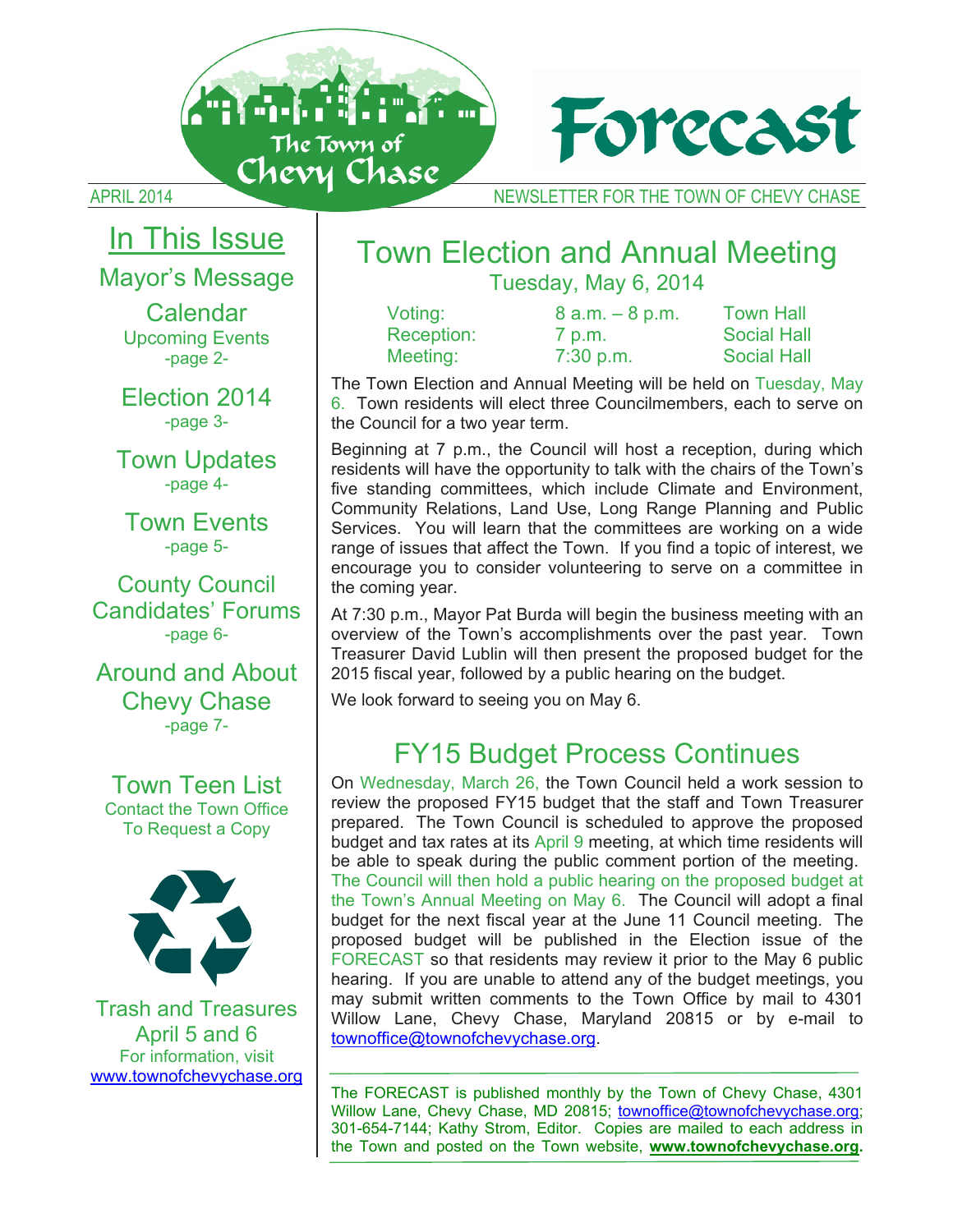# A Message from Mayor Pat Burda

I hope that as you are reading this issue of the FORECAST, the forsythia and tulips are in full bloom and the snow is behind us. We can all agree this was a long, tough winter. I want to thank our staff and contractors for a commendable job with snow removal. And, I want to thank all of you who called or emailed to let us know of missed streets or sidewalks and made suggestions about ways to make our winter preparedness plan work better. We appreciate your feedback.

We have a busy spring ahead of us . . . County election debates, our own Town elections, FY 15 budget preparations and more community functions. I'm looking forward to seeing many of you at these events . . . preferably in sweaters instead of parkas!

> pril Tuesday, April 1 - Purple Line Mitigation Advisory Group, 7 p.m. Thursday, April 3 - Community Relations Committee, 7 p.m. Saturday and Sunday, April 5 and 6 - Trash and Treasures Weekend Saturday, April 5 - Alternatives to Trash and Treasures Tuesday, April 8 - Climate and Environment Committee, 7 p.m. Wednesday, April 9 - Council Meeting, 7 p.m. Thursday, April 10 - Public Services Committee, 7 p.m. Sunday, April 13 - Green Social, 7 - 8:30 p.m. Tuesday, April 15 - Nominating Petitions Deadline, 5 p.m. Monday, April 21 - Long Range Planning Committee, 7 p.m. Tuesday, April 22 - Land Use Committee, 7 p.m. Tuesday, April 22 - Absentee Ballots Available, 12 p.m. Thursday, April 24 - Candidates' Night, 7 p.m. Saturday, April 26 - Play Date in the Park, 9 a.m. Sunday, April 27 - Bake-Off, 2 – 3:30 p.m. Wednesday, April 30 - County Council Candidates' Forums For more information about Town events, please visit the Town website.

Trash and Treasures Saturday, April 5 and Sunday, April 6 For details, visit the Town website. www.townofchevychase.org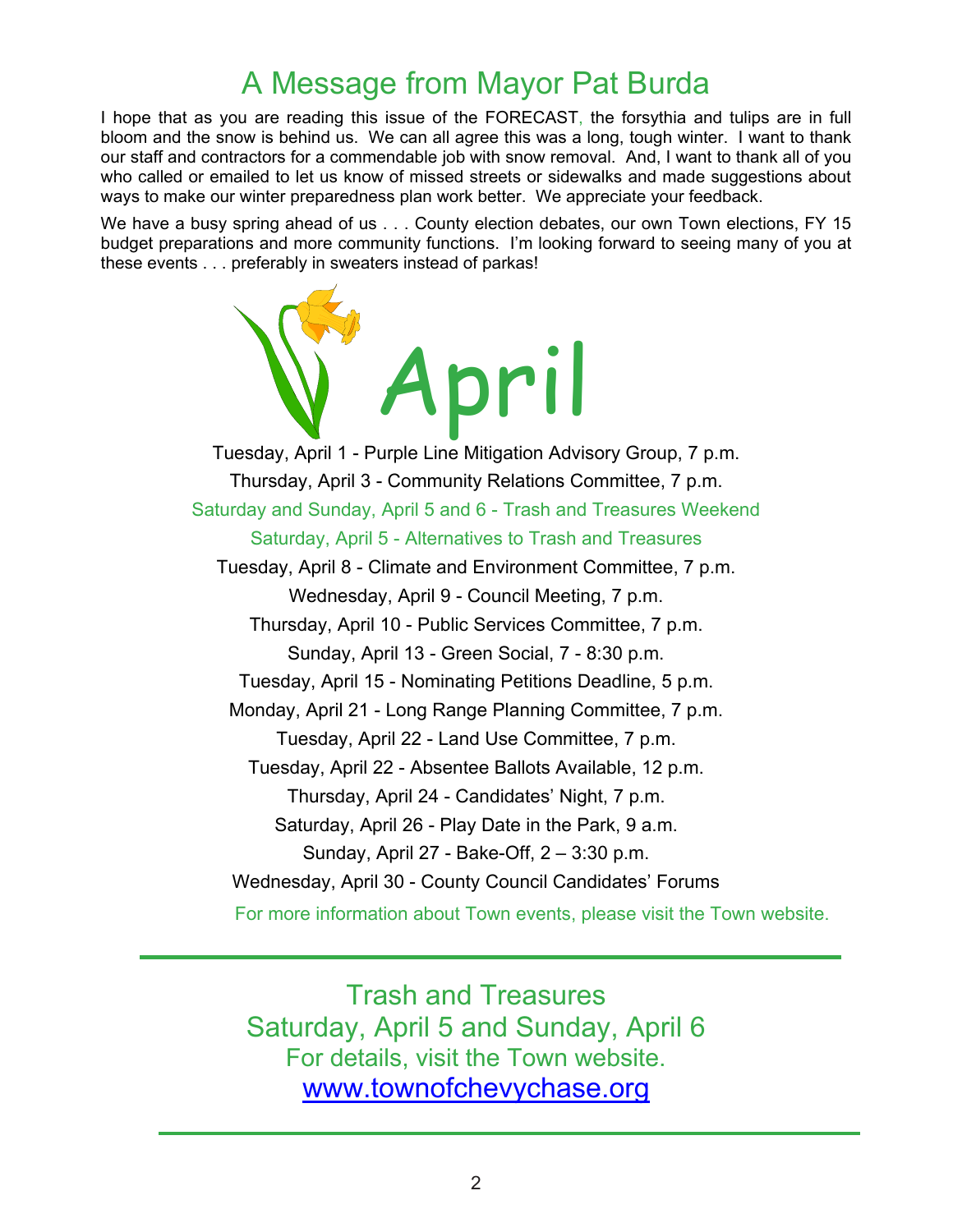# COUNCIL ELECTION 2014

Residents with questions on any aspect of the Election are encouraged to contact a member of the Election Board: Ed Finn, Chair, 301-657-4607; Anthula Gross, 301-652-3017; and Steve Lawton, 301-654-5904.

#### **Town Elections**

Town Elections are governed by the provisions in Chapter 8 of the Town of Chevy Chase Municipal Code, which state:

"…an election shall be held on the first Tuesday in May of each year to elect members of the Town Council. Three (3) members shall be elected in even numbered years and two (2) members in the odd numbered years."

Town residents will select three candidates in the 2014 election, each to serve on the Council for a two year term. The terms of Al Lang, David Lublin and Kathy Strom will expire in May.

# **NOMINATIONS ELIGIBILITY**

To be eligible for nomination, a resident must have resided in the Town for at least one year immediately preceding the election and be a registered voter in the State of Maryland, Town of Chevy Chase.

# **NOMINATING PROCEDURES**

Residents are encouraged to present by petition their names or those of Town residents who are willing to serve on the Town Council. Blank petitions are available in the Town Office, 4301 Willow Lane, 301-654-7144.

Petitions must contain the following information: the candidate's name, address, occupation, length of residency in the Town, a short biographical sketch and a short statement (limit to 400 words or less), confirmation of willingness to serve if elected, and the endorsing signatures, addresses and telephone numbers of at least five persons, other than the candidate, eligible to vote in the above election.

# **Petitions must be delivered to the Town Office before 5 p.m. on April 15, 2014, the third Tuesday preceding the election, in order for the candidate's name to appear on the printed ballot**.

Petitions may be inspected at the Town Hall on **Tuesday, April 15** between the hours of 5 p.m. – 6 p.m. Any challenges to the petitions or the persons signing the petitions must be made in writing and delivered to the Election Board at the Town Office no later than 9 a.m. on **Wednesday, April 16.** The Election Board may make additional nominations and must do so if an insufficient number of candidates have been nominated by petition to ensure that at least one candidate is nominated for each opening on the Town Council.

# **CANDIDATES' FORUM or MEET AND GREET**

If the election is contested, the candidates will be invited to participate in a moderated forum and dialogue with the community on **Thursday, April 24** at 7 p.m. in the Town Hall. The Election Board will accept questions in advance from Town residents. If the election is uncontested, the candidates will be invited to participate in a meet and greet event.

#### **FLOOR NOMINATIONS**

Nominations from the floor cannot be considered at the Annual Meeting on Tuesday, May 6, 2014 since voting will begin in advance of the meeting.

#### **WRITE-IN CANDIDATES**

There will be appropriate blanks on the printed ballot for the purpose of adding write-in candidates at the time of the election.

#### **NOTICE OF NOMINATIONS**

The name, a short biographical sketch and short statement (not to exceed 400 words) of all candidates will be mailed to all residents two weeks preceding the election.

#### **FINANCIAL DISCLOSURE**

Council members and candidates for office are required to submit an annual financial disclosure statement. The financial disclosure statement is posted on the Town website and available in the Town Office.

#### **VOTING ELIGIBILITY**

A resident must be a citizen of the United States, at least eighteen years of age, have resided within the corporate limits of the Town for thirty days preceding the Town election and be a registered, qualified voter of the State of Maryland, Town of Chevy Chase to be eligible to vote.

#### **POLL LOCATION AND HOURS**

The poll will be located in the Town Hall, 4301 Willow Lane. The poll will be open from 8 a.m. to 8 p.m. on **Election Day, Tuesday, May 6, 2014**.

#### **ABSENTEE BALLOTS**

Absentee ballots will be available in the Town Office on **Tuesday, April 22** at 12 p.m. Any qualified voter may vote by absentee ballot. Residents desiring an absentee ballot must apply individually in writing (by mail, fax, email or in person) to the Town Office. Once an absentee ballot request has been received, the Town will mail or hand deliver a ballot and return envelope to the requestor in a sealed envelope. The absentee ballot must be returned in the printed envelope provided by the Town. To be counted, any absentee ballot must be received in the Town Office by 8 p.m. on Election Day, Tuesday, May 6, 2014.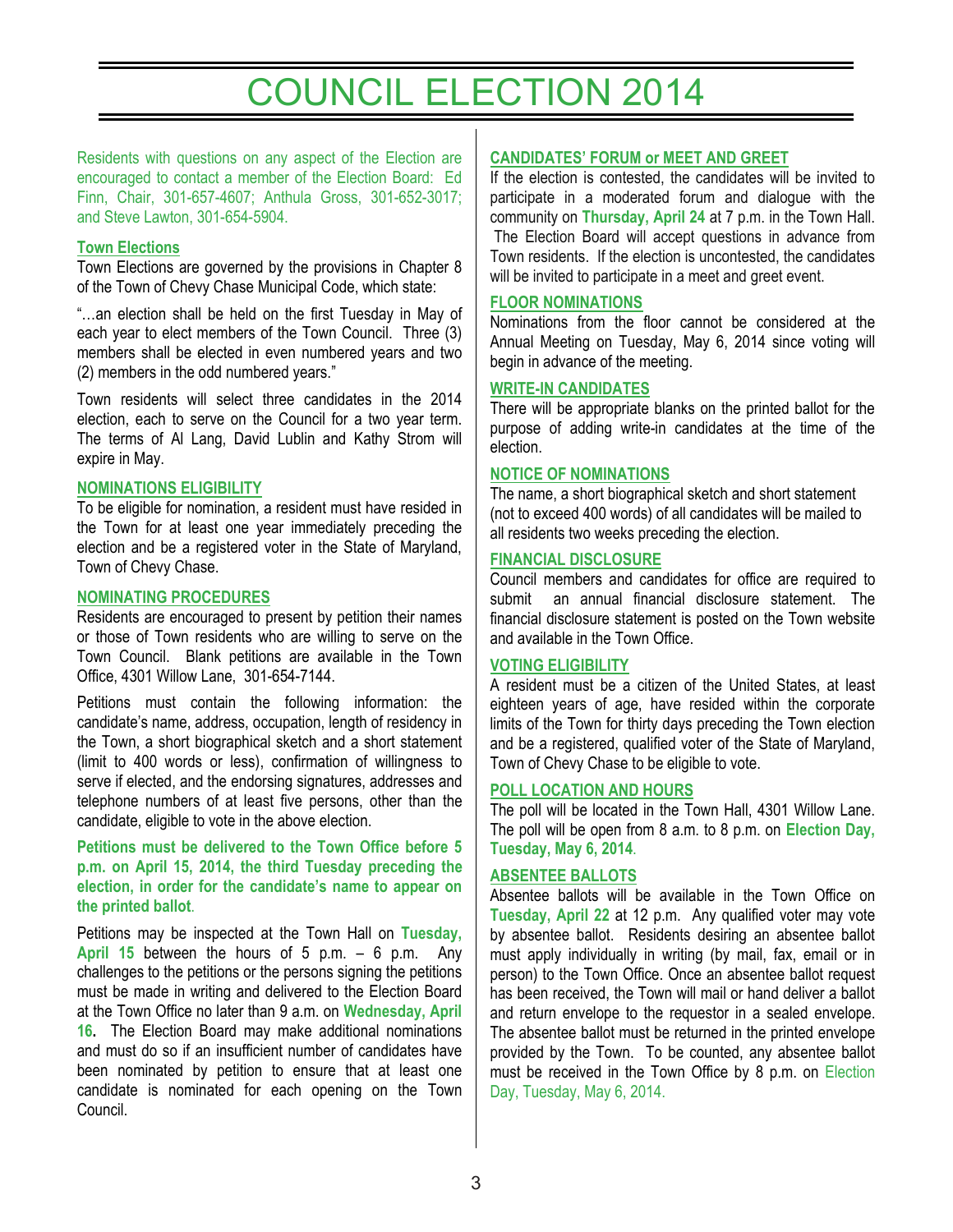

# Town Ethics Committee Report

Last November, the Town Council adopted a new ordinance to govern the ethics of Town officials relating to conflicts of interest, financial disclosure, and lobbying. This new law was mandated by changes to State law.

Pursuant to the ordinance, the Town has created an Ethics Commission, consisting of three members, to oversee implementation of the new ethics law. In February, Mayor Pat Burda appointed Barry Hager, chair, Scott Fosler, and Doug Lowenstein to serve on the Commission. The Commission recently finalized the financial disclosure forms required to be completed by all Council members, Town employees, and candidates for office. The deadline for completing the forms is April 30. The Commission will review all forms to certify that they have been properly completed. Candidates for office will not be placed on the ballot until their forms have been certified.

Once an individual covered by the law completes a disclosure form, the form will be available in the Town Office for inspection upon request from any member of the public, including the media. The Commission determined that filers may ask, and the Town must provide, the names of those who have reviewed their disclosure documents. Individuals with questions about the ordinance or the filing requirements should contact the Town Ethics Commission.

# Town Reserve Forum Results

At the March 12 Council Meeting, the Long-Range Planning Committee presented its final report of residents' views on the use of Town reserves. This report provides a summary of the preferences submitted by Town residents at the two public forums held in February. According to the report, which is available on the Town's website, the three most preferred uses of the Town's reserves are for: 1) open space acquisition and associated recreational uses; 2) assistance in responding to the proposed Purple Line project; and 3) a rainy day fund to respond to future emergencies or special contingencies. The Town Council will consider the results of the forums to help guide development of the FY15 budget.

# Public Tree Plantings

In late March, the Town arborist inspected and flagged various locations throughout Town for public tree planting. In addition to planting new street trees at the request of residents, the Town also inspects all rights-of-way and public spaces to determine where the planting of trees will enhance the Town's tree canopy and beautification efforts. Planting will occur in mid-April. The Town assumes responsibility for watering, mulching, pruning, and pest management services. Residents are reminded not to disturb the trees once they have been planted, as they will remain fragile for several months.

# **CRIMEWATCH**

3/20/14 Two men attempted to enter a home in the 4200 block of East West Highway. One of the suspects was apprehended and the other fled into downtown Bethesda.

Please report all suspicious activity and crimes to the Montgomery County police at the nonemergency number 301-279-8000. For emergencies or crimes in process, call 911. Also, report incidents to the Town staff at 301-654-7144 so that we can post the incidents on the Town website.

# Protect Our Pets and Children and Butterflies Too

Any weed control products (unless specified otherwise) are pesticides and are often hidden in fertilizers. The Town has asked that these products not be used on public rights of way in our town. Public rights of way are the strips between sidewalks and the street and up to four feet on the house side of the sidewalk. Remember that EPA terms all pesticides as poisons, most of which are not approved but only registered by the government. The Town does not use pesticides and herbicides on our parks; please help us continue this practice by abstaining from their use on public rights of way as well.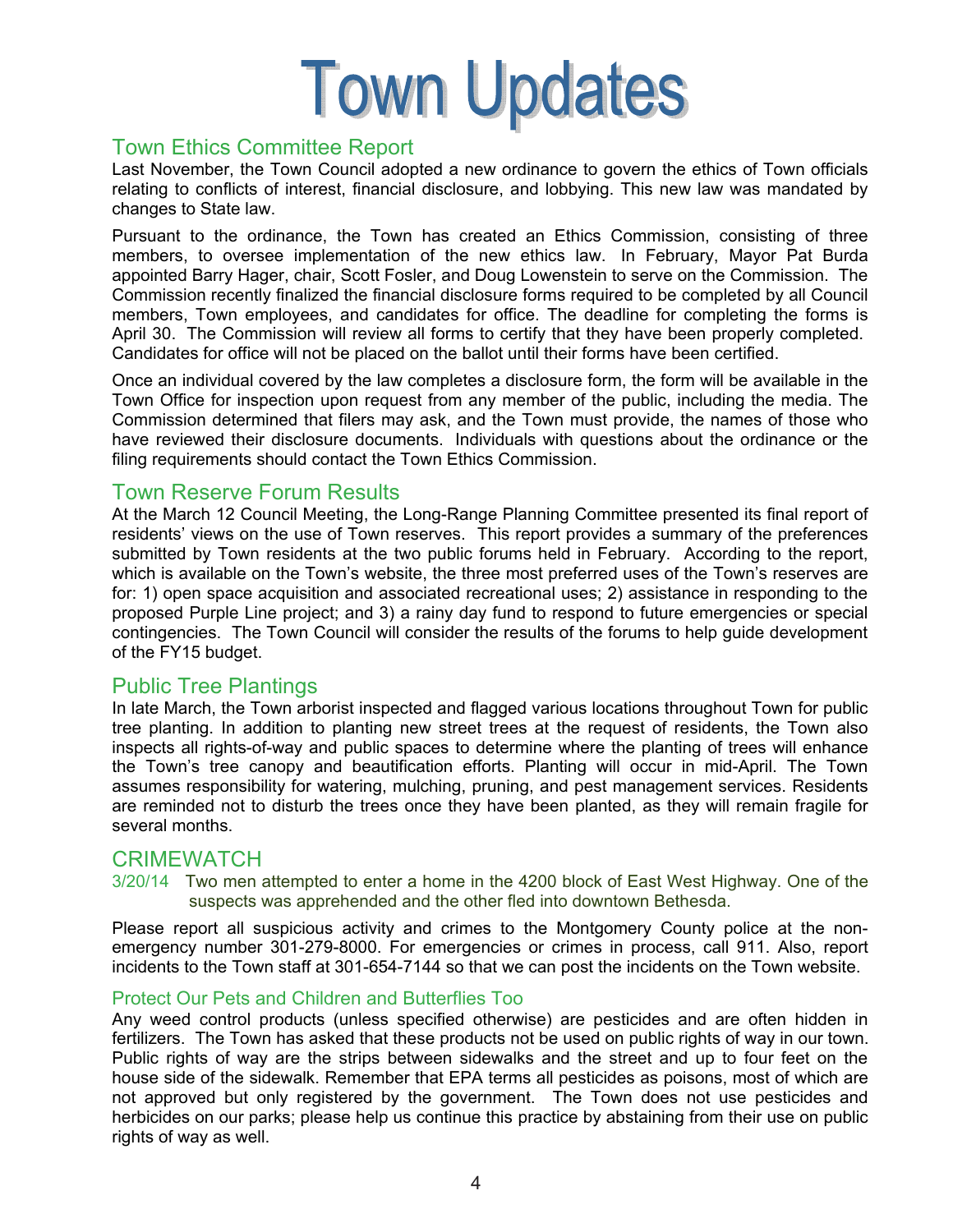# I OWN EVEI  $\overline{\phantom{a}}$  short film on the Potomac River will introduce facts, along with beautiful photography, of this control  $\overline{\phantom{a}}$  defined by  $\overline{\phantom{a}}$ dynamic and life giving source of our town's drinking water. Town residents *Stephanie Flack,* the Potomac River Project Director for The Nature Conservancy; *Sandy Burk,* the Outreach Director for Potomac Riverkeepers; and *Jerry Martin*, an international agricultural specialist with Development

# Sunday, April 13, 7 - 8:30 p.m. in the Town Hall **Alternatives Inc., which participate in a participate in a participate in a participate in a participate in a**

Are you concerned about what is in our tap water? Do you want to learn how you can help protect refreshments about that is in our tap mater. Be you want to identified you can hop protect this precious resource? Then join us for a film and expert panel discussion on how water and our the presidence received in their jeart defier a tail and expert parter diseases. The matter and potomac River impact our lives and how we can be better stewards of our Earth.

A short film on the Potomac River will introduce facts, along with beautiful photography, of this A short film on the Potomac River will introduce facts, along with beautiful photography, of this dynamic and life giving source of our town's drinking water. Town residents *Stephanie Flack*, the Potomac River Project Dir Potomac River Project Director for The Nature Conservancy; Sandy Burk, the Outreach Director for Potomac Riverkeepers; and *Jerry Martin*, an international agricultural specialist with Development Alternatives Inc., will participate in a panel discussion following the film

reconducted mon, min participate in a partici alcodection folloting the limit.<br>This presentation is part of the continuing series of Green Socials presented by the Climate and Environment Committee. The program will start promptly at 7pm, but come by a half-hour earlier for refreshments and a chance to meet neighbors. Please RSVP to the Town Office (301-654-7144 or townoffice@townofchevychase.org) so we will know how many to expect.

#### Play Date in the Park at the Town of Chevy Chevy Chevy Chase Bake-Off. All are the Chevy Chevy Chase Bake-Off. All are the Chevy Chevy Chevy Chevy Chevy Chevy Chevy Chevy Chevy Chevy Chevy Chevy Chevy Chevy Chevy Chevy Che welcome this year the bake-off will be for Sweets Made With Fruit and will be judged by the sweets Made With Fruit and will be judged by the sweets Made With Fruit and will be judged by the sweets Made With Fruit and will dighthaw Date in the Park. Town residents of our town residents  $S$

#### Saturday, April 26, 9 a.m., Lawton Center Playgrounds Potomac River Project Director for The Nature Conservancy; *Sandy Burk,* the Outreach Director for Potomac Riverkeepers; and *Jerry Martin*, an international agricultural specialist with Development

Town toddlers, preschoolers and their families are welcome for a morning of play. We will provide juice boxes, coffee and bagels. Families with infants and all older siblings are welcome. Please RSVP to the Town Office at townoffice@townofchevychase.org or 301-654-7144. Alternatives Inc., which we come to a morning of play. We will provide<br>The Femilian with infects and all although lines are welcome. Places  $\mathbb{E} \left( \mathbf{r} \right)$  at 7pm, but comptains at 7pm, but come by a half-hour earlier for a half-hour earlier for a half-hour earlier for a half-hour earlier for a half-hour earlier for a half-hour earlier for a half-hour ea

# Town Bake Off **For a chance to meet neighbors**.

# rown Bake On<br>Sunday, April 27, 2 p.m. - 3:30 p.m., Town Hall

Join us to meet your neighbors at the Fifth Annual Town of Chevy Chase Bake-Off. All are John as to meet your heighbors at the Filth Annual Town or Chevy Chase Bake-On. Air are<br>welcome! This year the bake-off will be for Sweets Made With Fruit and will be judged by welcome: This year the bake-off will be for sweets made with Fruit and will be judged by<br>The Fresh Baguette (www.freshbaguette.net). Bakers should bring enough for at least 8 The Fresh Bagdette (www.fleshbagdette.flet). Bakers should bring enough for at least of the Tresh Bagdette (www.fleshbagdette.flet). Bakers should be ready to sample the delicious entries. Whether you will be a servings. Eaters should be ready to sample the deficious entries. Whether you will be a<br>baker or an eater, you will need to RSVP to the Town Office at 301-654-7144 or baker or an eater, you will need to KSVP to the Town Office at S01-654-7144 or<br>townoffice@townofchevychase.org. If you have questions, contact Erin Kopelman at ekopelman@gmail.com. I be for Sweets Made With Fruit and will be judged by<br>watter at a Palays about his a second facet least 2  $T_{\text{V}}$  of the state formulation of players and the formulation  $T_{\text{V}}$  and  $T_{\text{V}}$  are welcome for a morning of players  $T_{\text{V}}$  and  $T_{\text{V}}$  are welcome for  $T_{\text{V}}$  and  $T_{\text{V}}$  and  $T_{\text{V}}$  are welcome for  $\frac{1}{2}$  you will need to RSVP to the Town Office at 301-654-7144. Or

# **Calling all Gardeners! Calling and Sunday, April 27, 20, 30 p.m. - 3:30 p.m. - 3:30 p.m. - 3:30 p.m.**

With the arrival of Spring, we know you are eager to get back in your gardens. Hopefully,  $\frac{1}{\sqrt{2}}$ you find that your plantings not only survived the long cold winter, but have benefited  $\frac{1}{2}$  from all the moisture from the melting snow and ice. This just might be the year that you will decide to include your garden on the Town garden tour "Through the Garden Gate." If  $\sqrt{2}$ you have questions or would like your garden to be considered for the tour on Sunday, you have questions of would like your garden to be considered for the tour off Sunday,<br>May 18, just email the Town Office at townoffice@townofchevychase.org or call 301-654-7144. resident on the Town garden tour "Through the Garden Gate." If  $\begin{array}{c} \begin{array}{c} \begin{array}{c} \end{array} \\ \end{array}$ 



# Throw a Block Party!

As the weather gets warmer, the Town would like to encourage residents to meet and socialize, and a great way to do this is to hold a block party. Many blocks in the neighborhood already organize annual parties—some for many years now—and report great turnouts and lots of fun. The Town will help with your party. We will provide and deliver road closure equipment and several folding tables, and we will reimburse up to \$150 to offset some of the cost. All you need to do is get 60% of the residents on the block to approve the road closure (gathering signatures is another great way to chat with the neighbors) and organize the food, drink and entertainment.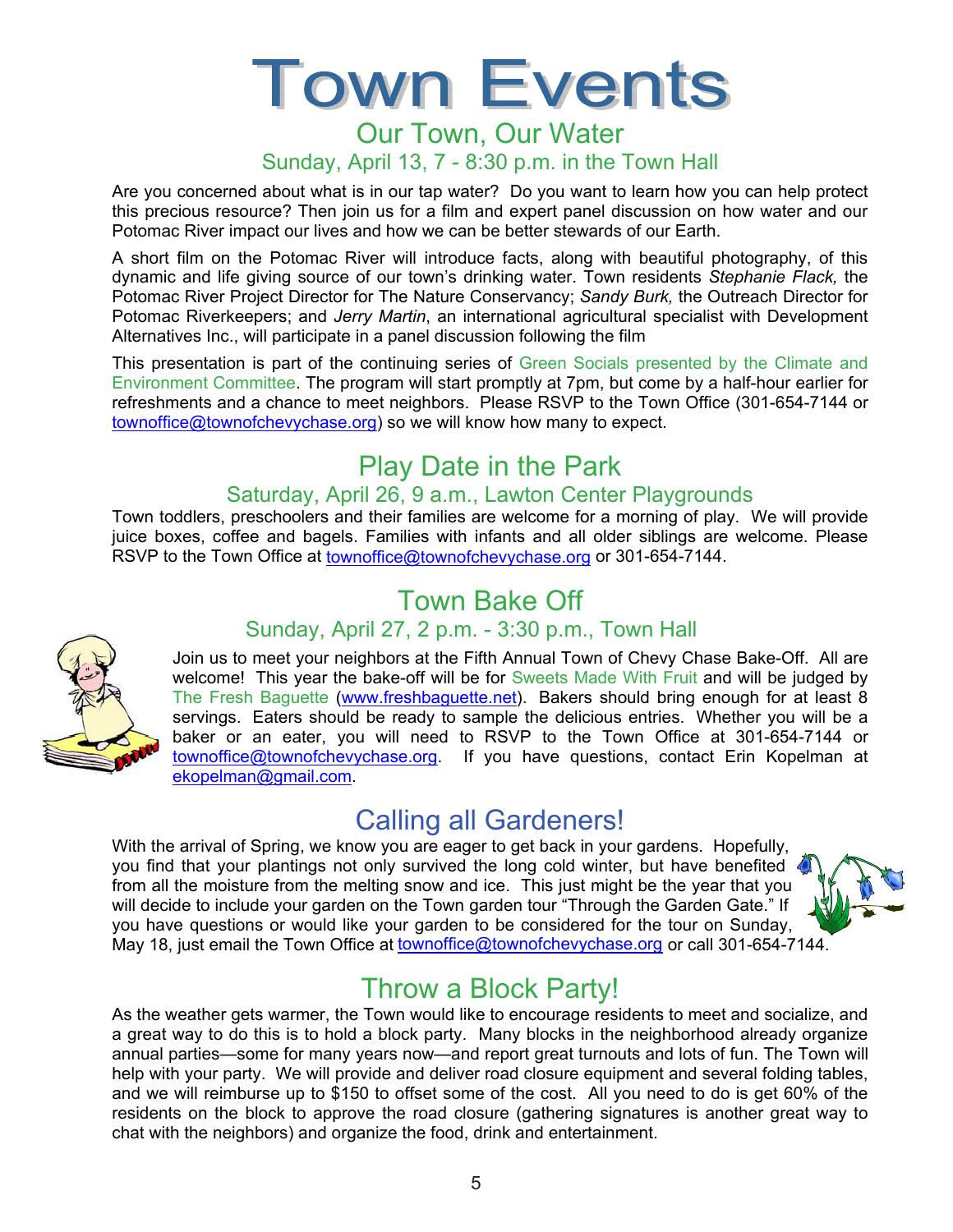# Who Represents You?

# *Come Find Out At County Candidates' Forums, Starting April 30 in Town*



The 2014 primary elections for Montgomery County offices may not seem of primary concern to you—right now. But winners in contested party primaries often go on to win in the general elections. And elected County officials go on to enact legislation that strikes very close to home: zoning, building development, master plans, as well as funding for schools, libraries, parks and transportation.

Become informed at three nonpartisan forums cosponsored by a dozen neighboring communities. Decide which candidates for County Council and County Executive would represent you best, then vote in the primaries on June 24 before choices are narrowed in the fall general elections. Early primary voting takes place June 12 to 19.

Save the dates:

- Wednesday, April 30, 7 p.m. Roger Berliner, District 1 County Councilmember and a Bethesda resident running for a third term, will face Democratic primary challenger Duchy Trachtenberg, a North Bethesda resident and former At-Large County Councilmember. Republican Jim Kirkland, running in the general election, will join them at this first forum in the Town Hall.
- Wednesday, May 21, 7 p.m**.** All candidates for the County Council's four at-large seats, representing our district and the entire county, have been invited to participate in this forum in the auditorium at the National 4-H Center.
- Sunday, June 8, 2 p.m. All County Executive candidates will come together for a debate in the Jane E. Lawton Community Center Social Hall.

Town resident Charles Duffy, host of "Political Pulse" on Montgomery Municipal Cable TV, will moderate, focusing on issues of primary concern to our communities.

Cosponsors include Chevy Chase View, Chevy Chase Village, Chevy Chase West, Citizens Coordinating Committee on Friendship Heights, East Bethesda, Edgemoor Citizens Association, Garrett Park, Rollingwood Citizens Association, Somerset, Town of Chevy Chase, Village of Chevy Chase Section 3, Village of Chevy Chase Section 5, Village of Martin's Additions, Village of North Chevy Chase.

# District 1 Candidates Speak Out

District 1 County Council contenders were asked why residents should vote for them. Here's what they said. Hear more when they appear in Town on April 30.

Democrats running in the June primaries for a place on the fall ballot:

#### Roger Berliner

*"I produce positive results – making Pepco better, passing landmark environmental legislation; I bring a balanced approach to development – protecting the environment in Clarksburg, creating a vibrant urban node in White Flint, honoring the character of Chevy Chase; leading our county to expand transit options. Civil. Thoughtful. Consensus Builder."*

## Duchy Trachtenberg

*"The people I've met in District 1 believe deeply in Montgomery County's promise but understand a leader is needed in Rockville – a fighter who protects our quality of life and helps plan for our future. They are tired of back-room deals and want a councilmember with integrity and a heart."*

Republican candidate in the fall election:

#### Jim Kirkland

*"Montgomery County is becoming a Sterile Nerd-Zone where an intolerant class of upscale elitists is demanding that everybody else become just like them. The charm and variety of vintage neighborhoods is being eroded by the white concrete glare of new Mcmansions sitting on denuded lots."*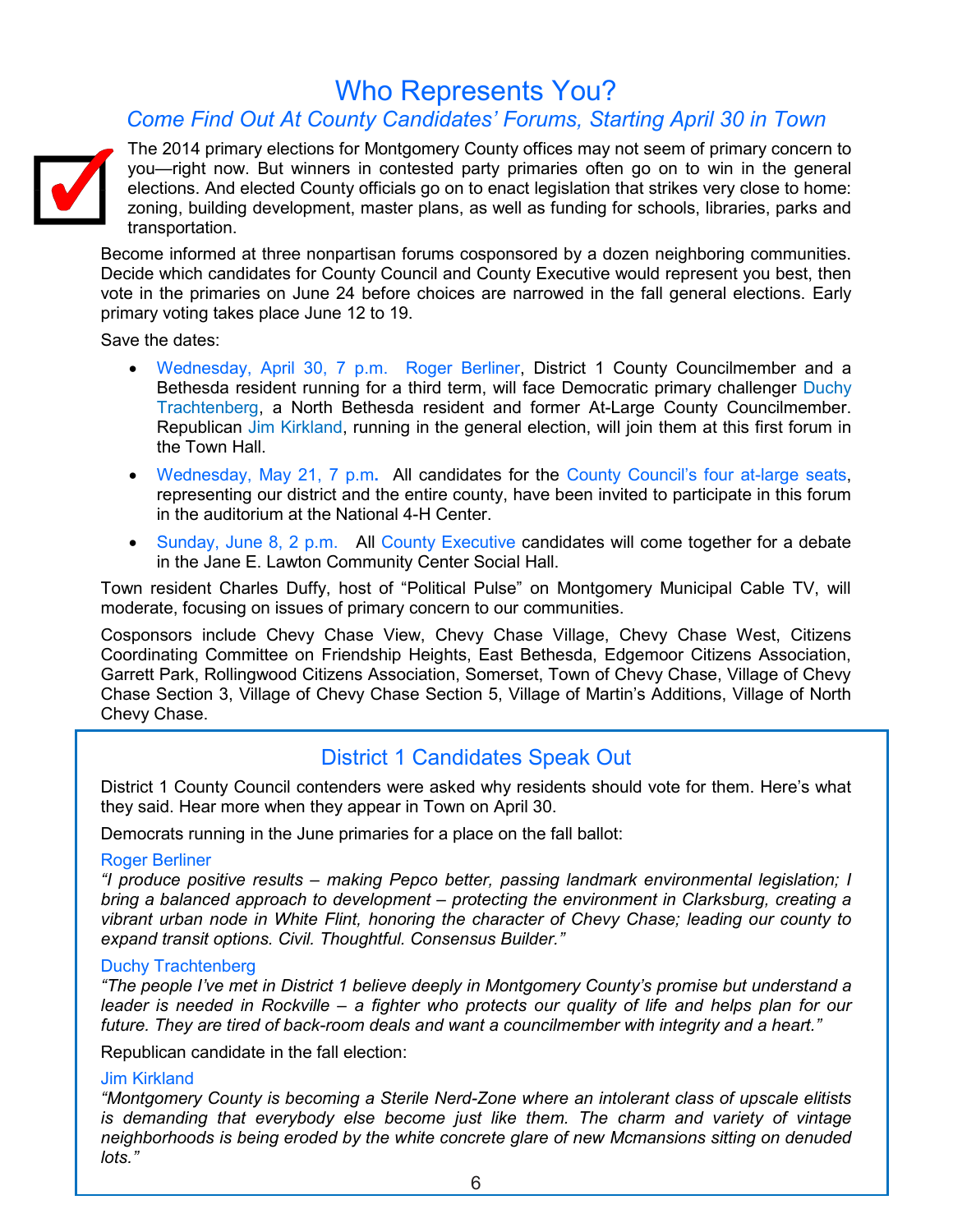# **Around and About Chevy Chase**

# Lawton Center Spring Fest - Please Save the Date!

Come enjoy light refreshments, carnival games, inflatables, an egg hunt, music and more at Spring Fest 2014! The event will take place at the Jane E. Lawton Community Center, Saturday, May 17 from 1 to 3 p.m. Bring the family for FREE fun.

# CHEVY CHASE AT HOME CELEBRATES SPRING WITH APRIL PROGRAMS

*"More Than Pampering, More Than Relaxation: Therapeutic Massage as Medicine"* will be the topic of our Meet & Mingle program on Tuesday, April 1 from 2 to 4 p.m. in the Chevy Chase Village Hall. Mitch Markowitz, of Family & Nursing Care, and a massage therapist will be on hand to provide a demonstration and discuss the many benefits of therapeutic massage.

On Tuesday, April 22 at 7:30 p.m. in the Chevy Chase Village Hall, there will be an evening Program on "Long Distance Care Giving and Other Dilemmas for Families." Our speaker, Barbara Kane, LCSW-C, Co-Founder and Director of Aging Network Services, is a pioneer in the field of Geriatric Care Management.

This month's Brunch Bunch will be held on Thursday, April 10, from 10 to 11:30 a.m., at the Olympia Coffee Shoppe in the Brookville Road Shopping Center. Drop in, buy a cup of coffee or even breakfast, and join the CC@ H table for some lively conversation.

On Wednesdays from 10:30 to 11:30 a.m., and Fridays from 2:30 to 3:30 p.m., we offer Gentle Seated Pilates classes for a modest fee at the Chevy Chase United Methodist Church, 7001 Connecticut Avenue. Call the CC@ H office at 301-657-3115 to register.

We also sponsor Walking Groups on Friday mornings at 10 a.m., for CC@ H Members, Volunteers, and Friends of CC@ H. Registration is required (301-657-3115). And Knitting Circles are now meeting on alternate Monday and Thursdays at 1:30 p.m. Contact *info@chevychaseathome.org* for more information.

SAVE THE DATE: Saturday, May 17 from 1 to 5 p.m. Experts from Sloans & Kenyon will give verbal appraisals of three of your treasured objects at "What's It Worth?", CC@ H's first fundraising event. Register now online at *www.chevychaseathome.org* to join the fun!

# Events at the Chevy Chase Library

8005 Connecticut Avenue

\*Sponsored by the Friends of the Library Chevy Chase

| <b>Children's Events</b>                               | Saturday, April 5, 10:30 a.m.<br>Let's Play Some Music with Miss Julie                                        |
|--------------------------------------------------------|---------------------------------------------------------------------------------------------------------------|
| <b>Adult Events</b>                                    | Saturday, April 5, 1 p.m.<br>Foreign Film - The Best Exotic Marigold Hotel                                    |
| Non-Fiction Book Discussion Wednesday, April 9, 2 p.m. | The Road Less Traveled: A New Psychology of Love, Traditional<br>Values and Spiritual Growth by M. Scott Peck |
| <b>Teen Book Club</b>                                  | Saturday, April 12, 12 p.m.<br>Looking for Alaska by John Green                                               |
| Jefferson Café                                         | Friday, April 18, 10:30 a.m.<br>This month's articles are on death.                                           |
| <b>Fiction Book Discussion</b>                         | Wednesday, April 23, 2:30 p.m.<br>Digging to America: A novel by Anne Tyler                                   |
|                                                        | For a complete listing, visit www.montgomerycountymd.gov/libraries.                                           |